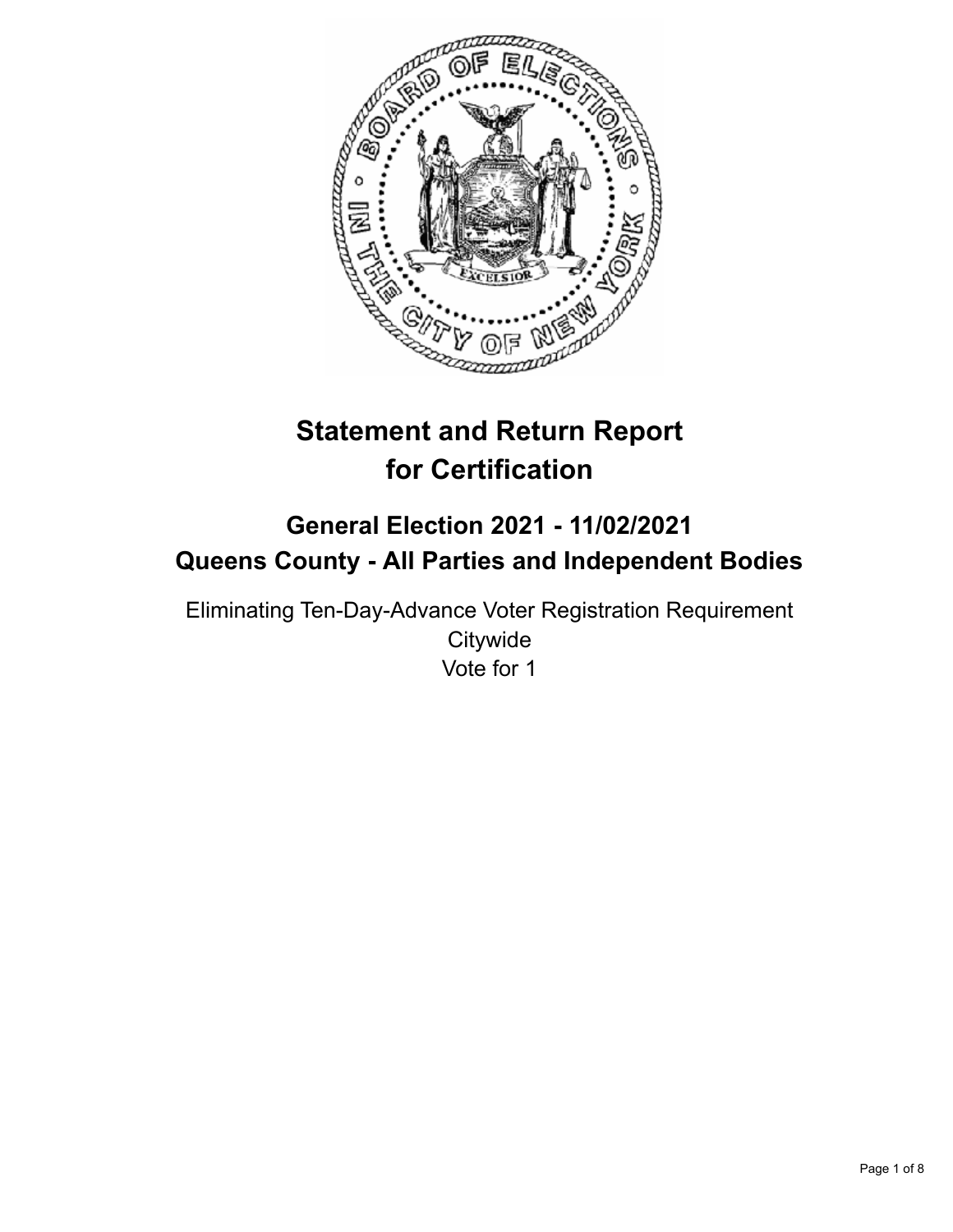

| <b>PUBLIC COUNTER</b>                                    | 23,094 |
|----------------------------------------------------------|--------|
| MANUALLY COUNTED EMERGENCY                               | 0      |
| <b>ABSENTEE / MILITARY</b>                               | 1,401  |
| AFFIDAVIT                                                | 198    |
| <b>Total Ballots</b>                                     | 24,693 |
| Less - Inapplicable Federal/Special Presidential Ballots | 0      |
| <b>Total Applicable Ballots</b>                          | 24,693 |
| <b>YES</b>                                               | 6,774  |
| <b>NO</b>                                                | 14,553 |
| <b>Total Votes</b>                                       | 21,327 |
| Unrecorded                                               | 3.366  |

## **Assembly District 24**

| <b>PUBLIC COUNTER</b>                                    | 13,728 |
|----------------------------------------------------------|--------|
| <b>MANUALLY COUNTED EMERGENCY</b>                        | 0      |
| ABSENTEE / MILITARY                                      | 1,309  |
| AFFIDAVIT                                                | 50     |
| <b>Total Ballots</b>                                     | 15,087 |
| Less - Inapplicable Federal/Special Presidential Ballots | 0      |
| <b>Total Applicable Ballots</b>                          | 15,087 |
| <b>YES</b>                                               | 6,792  |
| <b>NO</b>                                                | 5,586  |
| <b>Total Votes</b>                                       | 12,378 |
| Unrecorded                                               | 2.709  |

| <b>PUBLIC COUNTER</b>                                    | 12,833   |
|----------------------------------------------------------|----------|
| <b>MANUALLY COUNTED EMERGENCY</b>                        | $\Omega$ |
| ABSENTEE / MILITARY                                      | 1,548    |
| <b>AFFIDAVIT</b>                                         | 67       |
| <b>Total Ballots</b>                                     | 14,448   |
| Less - Inapplicable Federal/Special Presidential Ballots | $\Omega$ |
| <b>Total Applicable Ballots</b>                          | 14,448   |
| <b>YES</b>                                               | 5,351    |
| NO.                                                      | 6,462    |
| <b>Total Votes</b>                                       | 11,813   |
| Unrecorded                                               | 2.635    |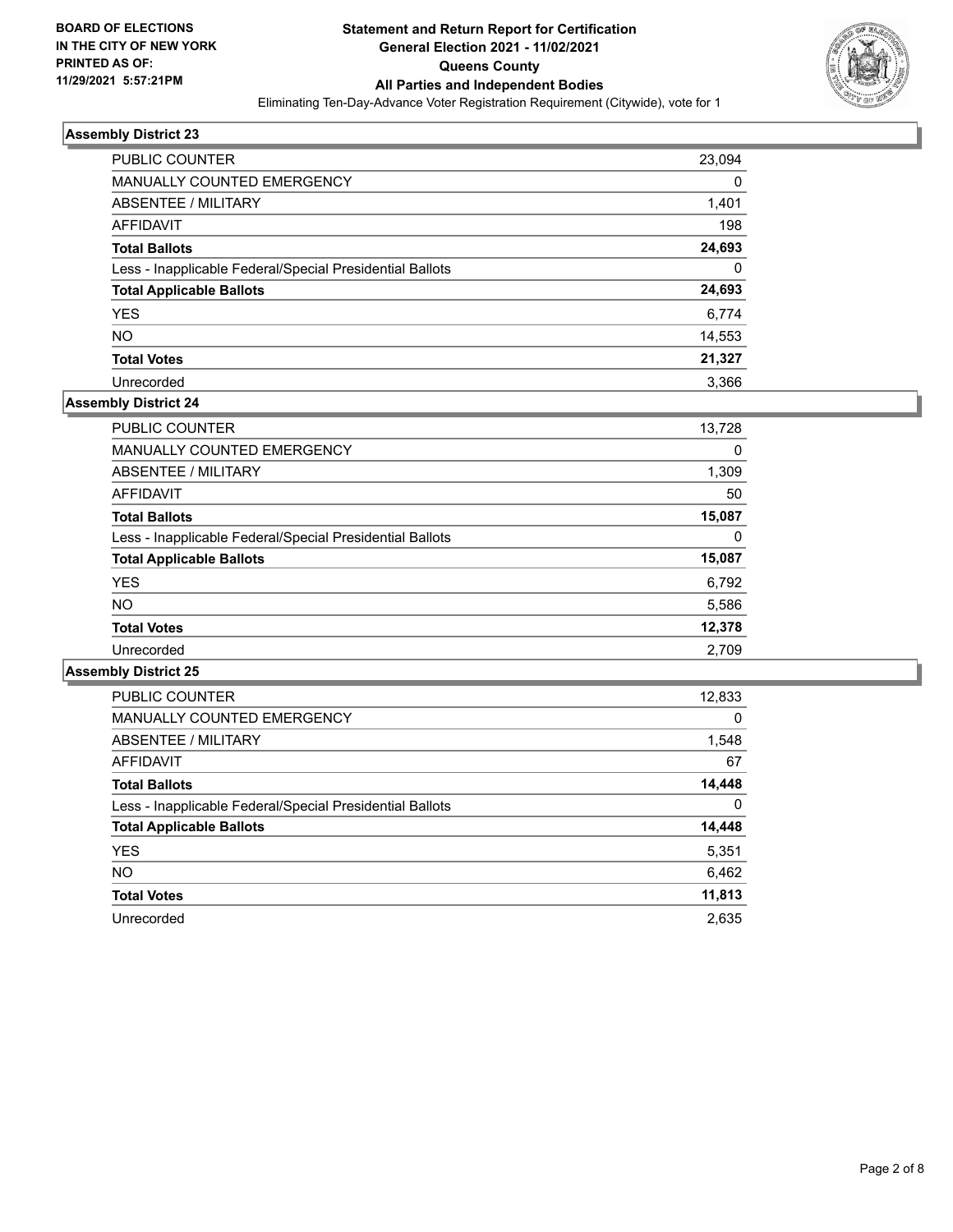

| <b>PUBLIC COUNTER</b>                                    | 22,506 |
|----------------------------------------------------------|--------|
| <b>MANUALLY COUNTED EMERGENCY</b>                        | 0      |
| ABSENTEE / MILITARY                                      | 2,402  |
| AFFIDAVIT                                                | 123    |
| <b>Total Ballots</b>                                     | 25,031 |
| Less - Inapplicable Federal/Special Presidential Ballots | 0      |
| <b>Total Applicable Ballots</b>                          | 25,031 |
| <b>YES</b>                                               | 8,868  |
| <b>NO</b>                                                | 12,624 |
| <b>Total Votes</b>                                       | 21,492 |
| Unrecorded                                               | 3.539  |

## **Assembly District 27**

| <b>PUBLIC COUNTER</b>                                    | 14,683 |
|----------------------------------------------------------|--------|
| <b>MANUALLY COUNTED EMERGENCY</b>                        | 0      |
| ABSENTEE / MILITARY                                      | 1,525  |
| <b>AFFIDAVIT</b>                                         | 59     |
| <b>Total Ballots</b>                                     | 16,267 |
| Less - Inapplicable Federal/Special Presidential Ballots | 0      |
| <b>Total Applicable Ballots</b>                          | 16,267 |
| <b>YES</b>                                               | 6,145  |
| <b>NO</b>                                                | 7,389  |
| <b>Total Votes</b>                                       | 13,534 |
| Unrecorded                                               | 2,733  |

| <b>PUBLIC COUNTER</b>                                    | 20,406   |
|----------------------------------------------------------|----------|
| <b>MANUALLY COUNTED EMERGENCY</b>                        | $\Omega$ |
| ABSENTEE / MILITARY                                      | 2,099    |
| <b>AFFIDAVIT</b>                                         | 117      |
| <b>Total Ballots</b>                                     | 22,622   |
| Less - Inapplicable Federal/Special Presidential Ballots | 0        |
| <b>Total Applicable Ballots</b>                          | 22,622   |
| <b>YES</b>                                               | 10,142   |
| NO.                                                      | 9,522    |
| <b>Total Votes</b>                                       | 19,664   |
| Unrecorded                                               | 2.958    |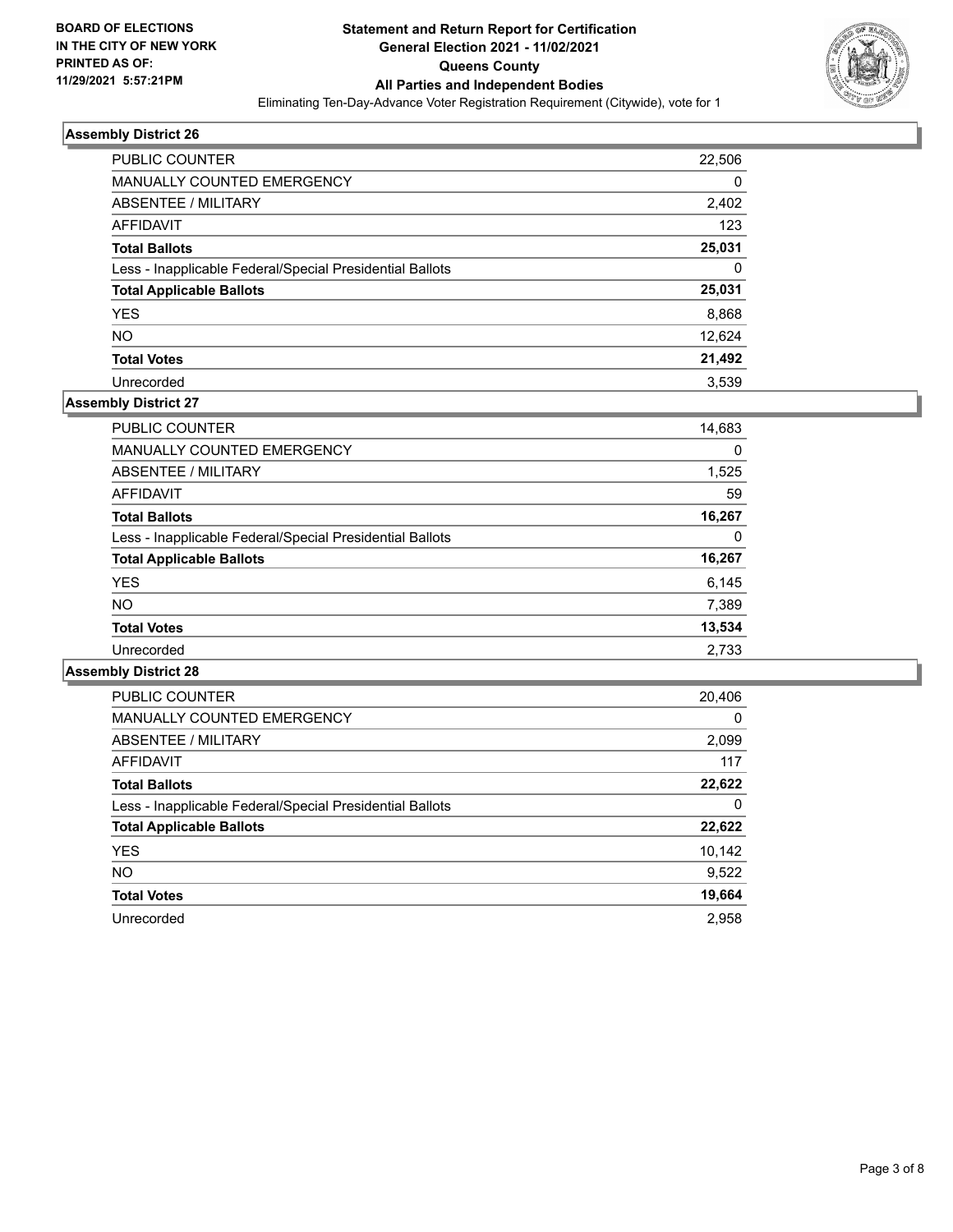

| <b>PUBLIC COUNTER</b>                                    | 16,114 |
|----------------------------------------------------------|--------|
| <b>MANUALLY COUNTED EMERGENCY</b>                        | 0      |
| ABSENTEE / MILITARY                                      | 1,361  |
| AFFIDAVIT                                                | 50     |
| <b>Total Ballots</b>                                     | 17,525 |
| Less - Inapplicable Federal/Special Presidential Ballots | 0      |
| <b>Total Applicable Ballots</b>                          | 17,525 |
| <b>YES</b>                                               | 9,901  |
| <b>NO</b>                                                | 4,503  |
| <b>Total Votes</b>                                       | 14,404 |
| Unrecorded                                               | 3.121  |

#### **Assembly District 30**

| <b>PUBLIC COUNTER</b>                                    | 16,979 |
|----------------------------------------------------------|--------|
| <b>MANUALLY COUNTED EMERGENCY</b>                        | 0      |
| ABSENTEE / MILITARY                                      | 1,142  |
| AFFIDAVIT                                                | 100    |
| <b>Total Ballots</b>                                     | 18,221 |
| Less - Inapplicable Federal/Special Presidential Ballots | 0      |
| <b>Total Applicable Ballots</b>                          | 18,221 |
| <b>YES</b>                                               | 7,364  |
| <b>NO</b>                                                | 7,860  |
| <b>Total Votes</b>                                       | 15,224 |
| Unrecorded                                               | 2,997  |

| <b>PUBLIC COUNTER</b>                                    | 10,973   |
|----------------------------------------------------------|----------|
| <b>MANUALLY COUNTED EMERGENCY</b>                        | $\Omega$ |
| ABSENTEE / MILITARY                                      | 775      |
| <b>AFFIDAVIT</b>                                         | 75       |
| <b>Total Ballots</b>                                     | 11,823   |
| Less - Inapplicable Federal/Special Presidential Ballots | 0        |
| <b>Total Applicable Ballots</b>                          | 11,823   |
| <b>YES</b>                                               | 6,241    |
| NO.                                                      | 3,387    |
| <b>Total Votes</b>                                       | 9,628    |
| Unrecorded                                               | 2.195    |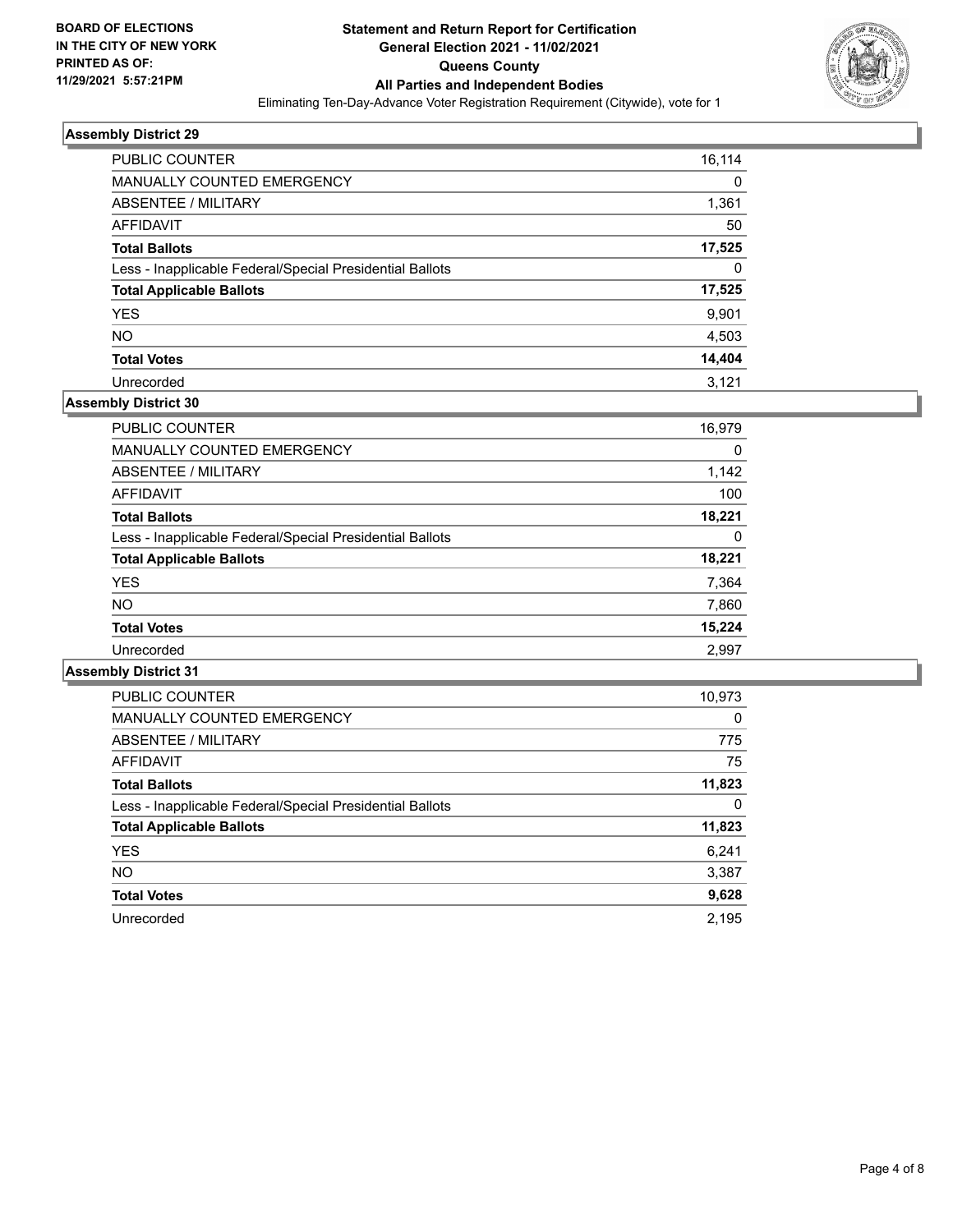

| <b>PUBLIC COUNTER</b>                                    | 14,251 |
|----------------------------------------------------------|--------|
| MANUALLY COUNTED EMERGENCY                               | 0      |
| <b>ABSENTEE / MILITARY</b>                               | 1,068  |
| AFFIDAVIT                                                | 50     |
| <b>Total Ballots</b>                                     | 15,369 |
| Less - Inapplicable Federal/Special Presidential Ballots | 0      |
| <b>Total Applicable Ballots</b>                          | 15,369 |
| <b>YES</b>                                               | 8,768  |
| <b>NO</b>                                                | 3,947  |
| <b>Total Votes</b>                                       | 12,715 |
| Unrecorded                                               | 2.654  |

#### **Assembly District 33**

| <b>PUBLIC COUNTER</b>                                    | 17,743 |
|----------------------------------------------------------|--------|
| <b>MANUALLY COUNTED EMERGENCY</b>                        | 0      |
| ABSENTEE / MILITARY                                      | 1,477  |
| AFFIDAVIT                                                | 63     |
| <b>Total Ballots</b>                                     | 19,283 |
| Less - Inapplicable Federal/Special Presidential Ballots | 0      |
| <b>Total Applicable Ballots</b>                          | 19,283 |
| <b>YES</b>                                               | 10,255 |
| <b>NO</b>                                                | 6.074  |
| <b>Total Votes</b>                                       | 16,329 |
| Unrecorded                                               | 2.954  |

| <b>PUBLIC COUNTER</b>                                    | 10,620   |
|----------------------------------------------------------|----------|
| <b>MANUALLY COUNTED EMERGENCY</b>                        | $\Omega$ |
| ABSENTEE / MILITARY                                      | 817      |
| AFFIDAVIT                                                | 72       |
| <b>Total Ballots</b>                                     | 11,509   |
| Less - Inapplicable Federal/Special Presidential Ballots | 0        |
| <b>Total Applicable Ballots</b>                          | 11,509   |
| <b>YES</b>                                               | 5,848    |
| NO.                                                      | 3,020    |
| <b>Total Votes</b>                                       | 8,868    |
| Unrecorded                                               | 2.641    |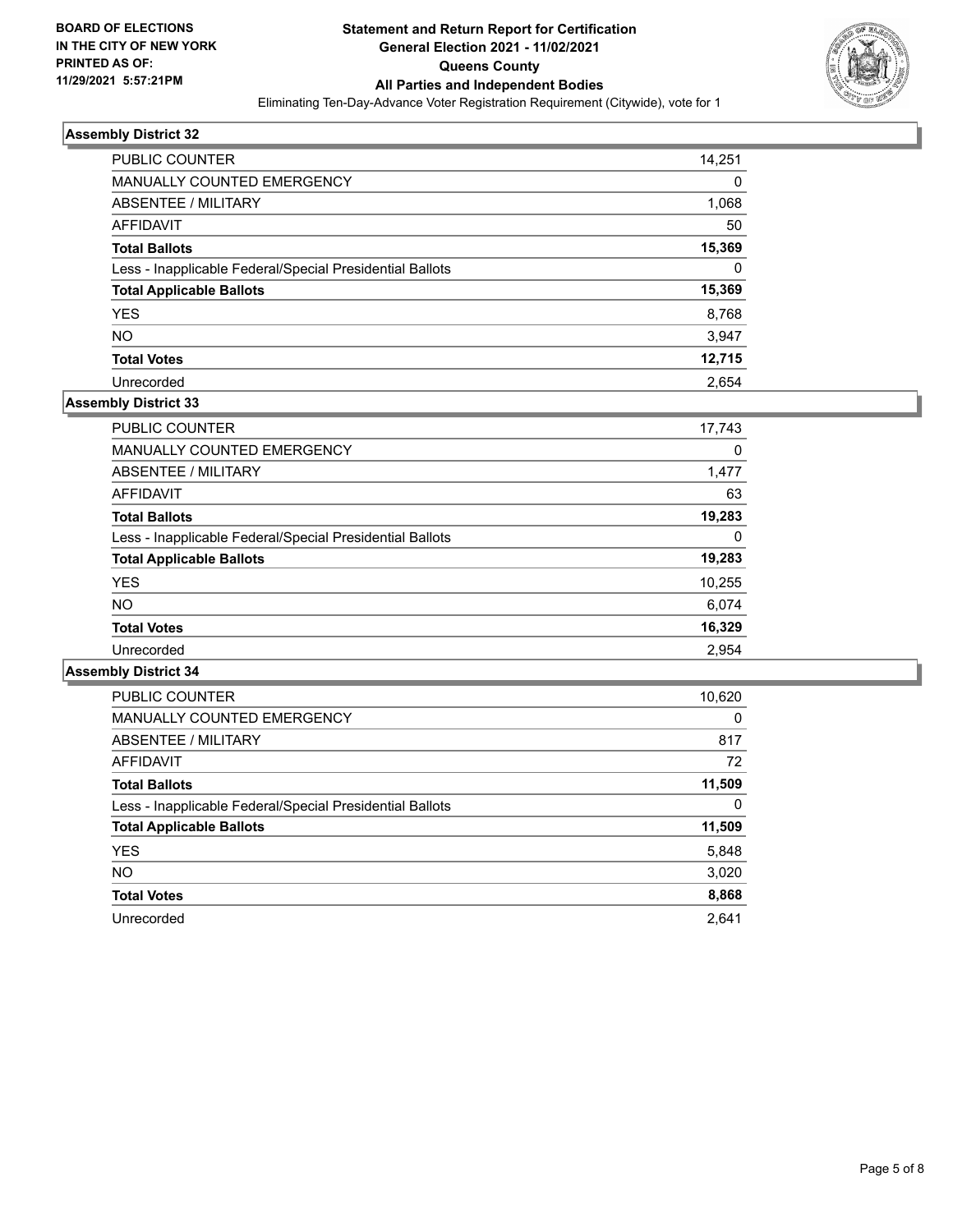

| PUBLIC COUNTER                                           | 8,836    |
|----------------------------------------------------------|----------|
| <b>MANUALLY COUNTED EMERGENCY</b>                        | 0        |
| ABSENTEE / MILITARY                                      | 680      |
| AFFIDAVIT                                                | 40       |
| <b>Total Ballots</b>                                     | 9,556    |
| Less - Inapplicable Federal/Special Presidential Ballots | $\Omega$ |
| <b>Total Applicable Ballots</b>                          | 9,556    |
| <b>YES</b>                                               | 4,589    |
| <b>NO</b>                                                | 2,623    |
| <b>Total Votes</b>                                       | 7,212    |
| Unrecorded                                               | 2.344    |

## **Assembly District 36**

| <b>PUBLIC COUNTER</b>                                    | 17,307 |
|----------------------------------------------------------|--------|
| <b>MANUALLY COUNTED EMERGENCY</b>                        | 0      |
| ABSENTEE / MILITARY                                      | 1,223  |
| AFFIDAVIT                                                | 183    |
| <b>Total Ballots</b>                                     | 18,713 |
| Less - Inapplicable Federal/Special Presidential Ballots | 0      |
| <b>Total Applicable Ballots</b>                          | 18,713 |
| <b>YES</b>                                               | 11,198 |
| <b>NO</b>                                                | 5,177  |
| <b>Total Votes</b>                                       | 16,375 |
| Unrecorded                                               | 2,338  |

| <b>PUBLIC COUNTER</b>                                    | 15,516   |
|----------------------------------------------------------|----------|
| <b>MANUALLY COUNTED EMERGENCY</b>                        | $\Omega$ |
| ABSENTEE / MILITARY                                      | 964      |
| <b>AFFIDAVIT</b>                                         | 142      |
| <b>Total Ballots</b>                                     | 16,622   |
| Less - Inapplicable Federal/Special Presidential Ballots | 0        |
| <b>Total Applicable Ballots</b>                          | 16,622   |
| <b>YES</b>                                               | 9,676    |
| NO.                                                      | 4,184    |
| <b>Total Votes</b>                                       | 13,860   |
| Unrecorded                                               | 2.762    |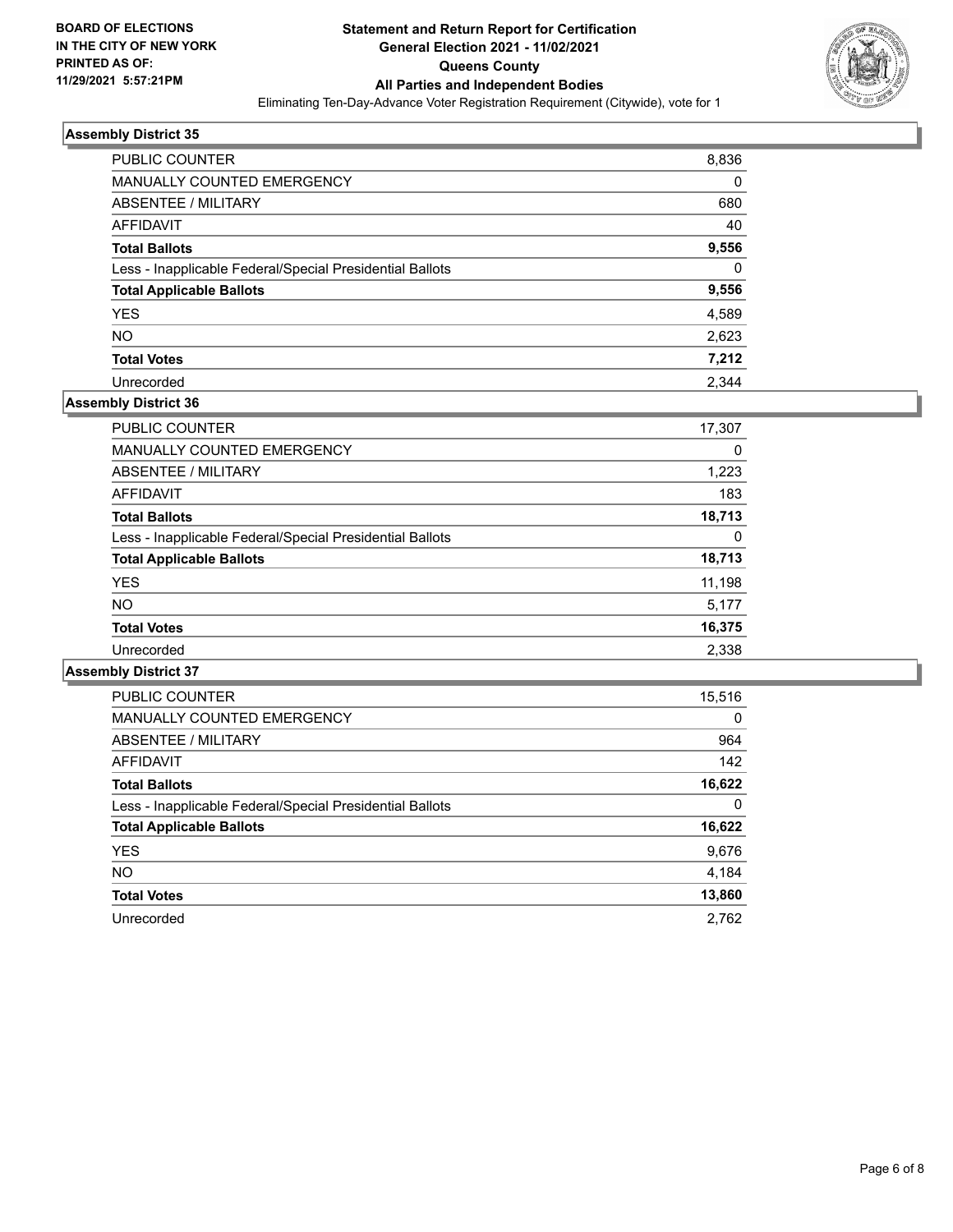

| <b>PUBLIC COUNTER</b>                                    | 10,129   |
|----------------------------------------------------------|----------|
| MANUALLY COUNTED EMERGENCY                               | $\Omega$ |
| ABSENTEE / MILITARY                                      | 643      |
| AFFIDAVIT                                                | 42       |
| <b>Total Ballots</b>                                     | 10,814   |
| Less - Inapplicable Federal/Special Presidential Ballots | $\Omega$ |
| <b>Total Applicable Ballots</b>                          | 10,814   |
| <b>YES</b>                                               | 4,665    |
| <b>NO</b>                                                | 4,005    |
| <b>Total Votes</b>                                       | 8,670    |
| Unrecorded                                               | 2.144    |

## **Assembly District 39**

| <b>PUBLIC COUNTER</b>                                    | 7,825 |
|----------------------------------------------------------|-------|
| <b>MANUALLY COUNTED EMERGENCY</b>                        | 0     |
| ABSENTEE / MILITARY                                      | 684   |
| AFFIDAVIT                                                | 45    |
| <b>Total Ballots</b>                                     | 8,554 |
| Less - Inapplicable Federal/Special Presidential Ballots | 0     |
| <b>Total Applicable Ballots</b>                          | 8,554 |
| <b>YES</b>                                               | 4,329 |
| <b>NO</b>                                                | 2,018 |
| <b>Total Votes</b>                                       | 6,347 |
| Unrecorded                                               | 2,207 |
|                                                          |       |

| <b>PUBLIC COUNTER</b>                                    | 10,145   |
|----------------------------------------------------------|----------|
| <b>MANUALLY COUNTED EMERGENCY</b>                        | $\Omega$ |
| ABSENTEE / MILITARY                                      | 1,176    |
| <b>AFFIDAVIT</b>                                         | 56       |
| <b>Total Ballots</b>                                     | 11,377   |
| Less - Inapplicable Federal/Special Presidential Ballots | 0        |
| <b>Total Applicable Ballots</b>                          | 11,377   |
| <b>YES</b>                                               | 4,062    |
| <b>NO</b>                                                | 4,523    |
| <b>Total Votes</b>                                       | 8,585    |
| Unrecorded                                               | 2.792    |